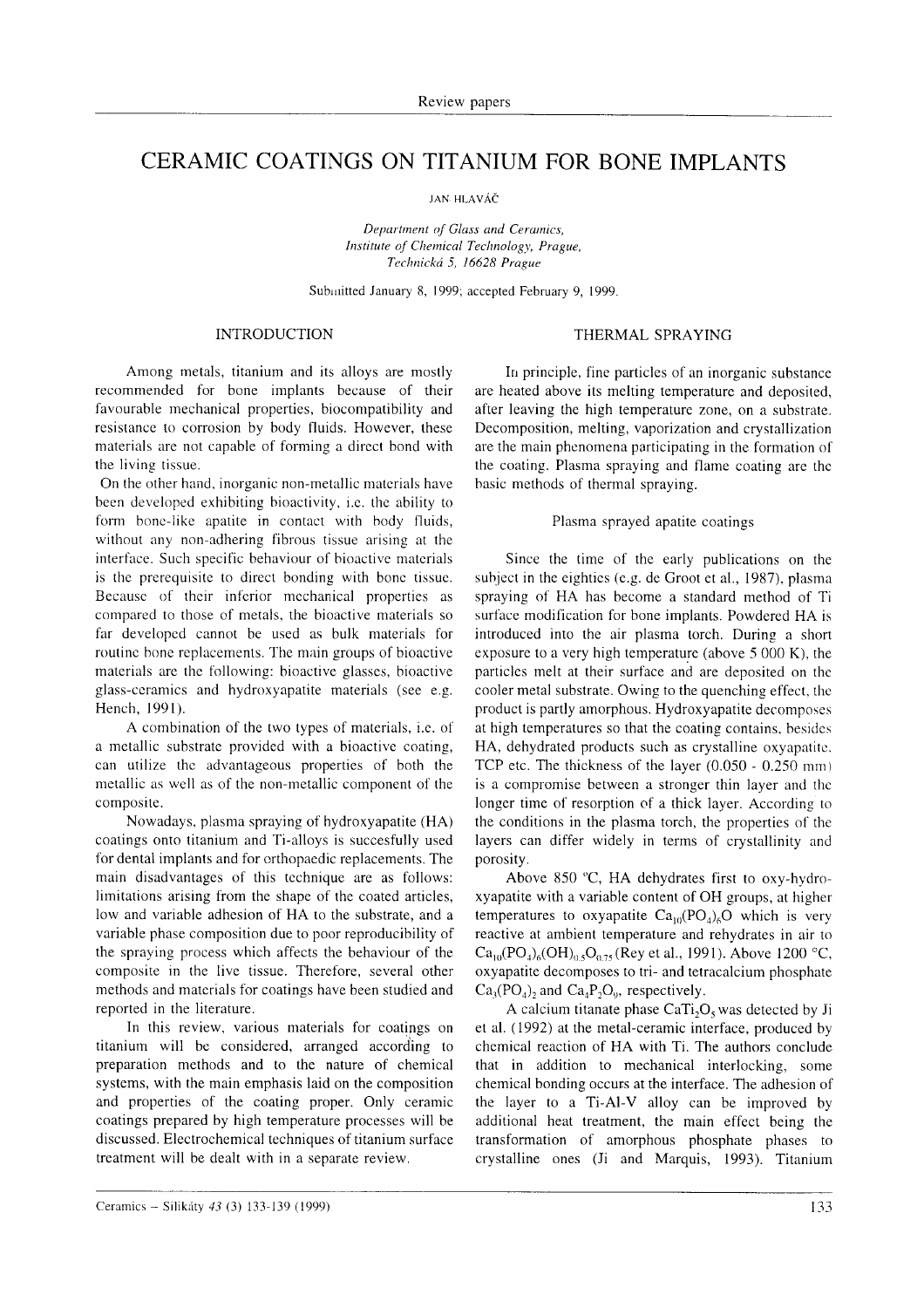phosphide was found at the interface after heat treatment of the coating at 950  $\degree$ C in vacuo, as a result of phosphorus diffusing into the Ti alloy.

The structure of the plasma sprayed HA coating was found to be non-uniform. Crystalline phases were observed on the surface by a TF-XRD study, while an amorphous phase was present in the interior layers of the coating close to the substrate (Ohgaki et al., 1997).

The main characteristics of satisfactory HA coatings were summarized by Willmann (1997). The thickness of the coating may be in the range of  $0.050 - 0.250$  mm. The coating is always porous, with interconnected pores. The lower the thickness, the higher the bonding strenth to the substrate (typical pull-off strength above 35 MPa for a thickness of 200 microns). The composition. the content of mineral phases and crystallinity should comply with  $ASTM$  F  $1185$  (ISO/DIS 13799). Willmann also predicts possible Íuture development: HA coating may be used as a carrier for the bone morphogenetic protein which accelerates osseointegration of an implant more than any bioactive material alone.

In order to improve the resistance to in-vivo degradation and the osteoconductivity, a double-layer coating was developed, composed of more stable fluorohydroxyapatite covered by a poorly crystalline carbonated HA layer (Ranz et al.. 1997). Plasma sprayed coatings of a mixture of alumina and HA powders on Ti6A14V are reported to have a better inner cohesion as well as adhesion to the substrate (Demonet et al. 1997).

Submicron particles of  $Y_2O_3$ -stabilized zirconia were incorporated in a plasma sprayed HA coating in order to increase the bonding strength to the Ti6Al4V substrate (Chang et al., 1997). The coating obtained exhibited increased porosity. The cubic phase of zirconia remained stable during plasma spraying. Due to a chemical reaction of a part of ZrO, with HA, CaZrO, was fonned accompanied by increased alpha-TCP content. The bonding strength was only slightly improved.

Silva et al. (1997) prepared double-layer coatings by plasma spraying: the undercoat of pure HA was covered by a top layer composed of HN4% phosphatc glass composite. Owing to the glass addition the top layer was less crystalline than the HA one. The authors conclude that well adherent double-layered coatings can be obtained capable of inducing a fast response after implantation and showing reduced long-term dissolution.

## Other plasma sprayed coatings

Kuroyama et al. (1991) prepared titanium coated with single-phase alpha-TCP by plasma spraying of beta- 'fCP powdcrs. According to tests on animals, the pull-out strengths were lower than those of HA within 3 months of implantation, and comparable after  $6$  months. Considerable resorption of the TCP layer was observed.

Smucler-Moncler et al.(1992) reported that coatings of  $CaTi<sub>4</sub>(PO<sub>4</sub>)<sub>6</sub>$  and  $CaZr<sub>4</sub>(PO<sub>4</sub>)<sub>6</sub>$  show bioactive behaviour. Plasma sprayed coatings of  $\text{CaTi}_4(\text{PO}_4)_{6}$  were prepared by Lugscheider et al. (1995). Berger et al. (1996) found that substitution of Ti by  $Zr$  in plasma sprayed compositions of the quasi-binary system formed by these compounds improves the long term stability of the material, which is higher in comparison with HA (concluded from solubility tests in a TRIS-buffer solution).

Several attemps were made to coat titanium with a bioactive glass or a glass-ceramic layer. Gabbi et al. (1992) produced layers of Biovetro<sup>R</sup> 0.060 - 0.070 mm thick by plasma spraying. Glass-ceramic layers of Bioverit (glass-ceramic in the system  $SiO<sub>2</sub>-Al<sub>2</sub>O<sub>2</sub>$ -MgO containing phlogopite and fluoroapatite crystals)  $0.050 - 0.300$  mm thick were produced on Ti by Carsten et al. (1995). The layers were porous, with porcs connecting the external surface with the metal. Because of partial evaporation oť volatile components, thc crystallinity of the layers was reduced.

Three different glasses (two of them biodegradable and resorbable, the third one biocompatible nonresorbable) based on the system Na.O-CaO-SiO, with a minor content of  $K_2O$ , MgO and  $P_2O_5$  were plasma sprayed on the TiAl6V4 alloy in controlled atmosphere (Merolli et al., 1996). The coatings were microporous. without any evidence of crystalline phases. The response of the organism was evaluated by animal tests.

Ferraris et al. (1996) prepared vacuum plasma--sprayed coatings of two bioactive glasses based on the system  $CaO-SiO<sub>2</sub>-B<sub>2</sub>O<sub>3</sub>$  and of a glass-ceramic composite reinforced with Ti particles on the TiAl6V4 alloy. All thc coatings were bioactive (tested by soaking in SBF) and well bonded to the substrate. The composite layers containing Ti particles showed better mechanical properties than the pure glass matrices and than HA coatings prepared by the same technique. The formation of HA on these coatings was remarkable in terms of changes in concentration of P, Ca and Si. already in the first day of soaking in SBF. The authors conclude that coatings of this type represcnt a bioactive and mechanically improved alternative to HA coatings.

# Flame coating

Flame spraying, i.e. heating and partial melting of particles by a combustion process, is an alternative to plasma spraying. The combustion fuels include hydrogen. acetylene, propane, etc. The process can be controlled by the flame temperature, which is much lower than in the case of the plasma technique, and by the velocity of combustion gases, i.e. the residence time of particles in the hot zone.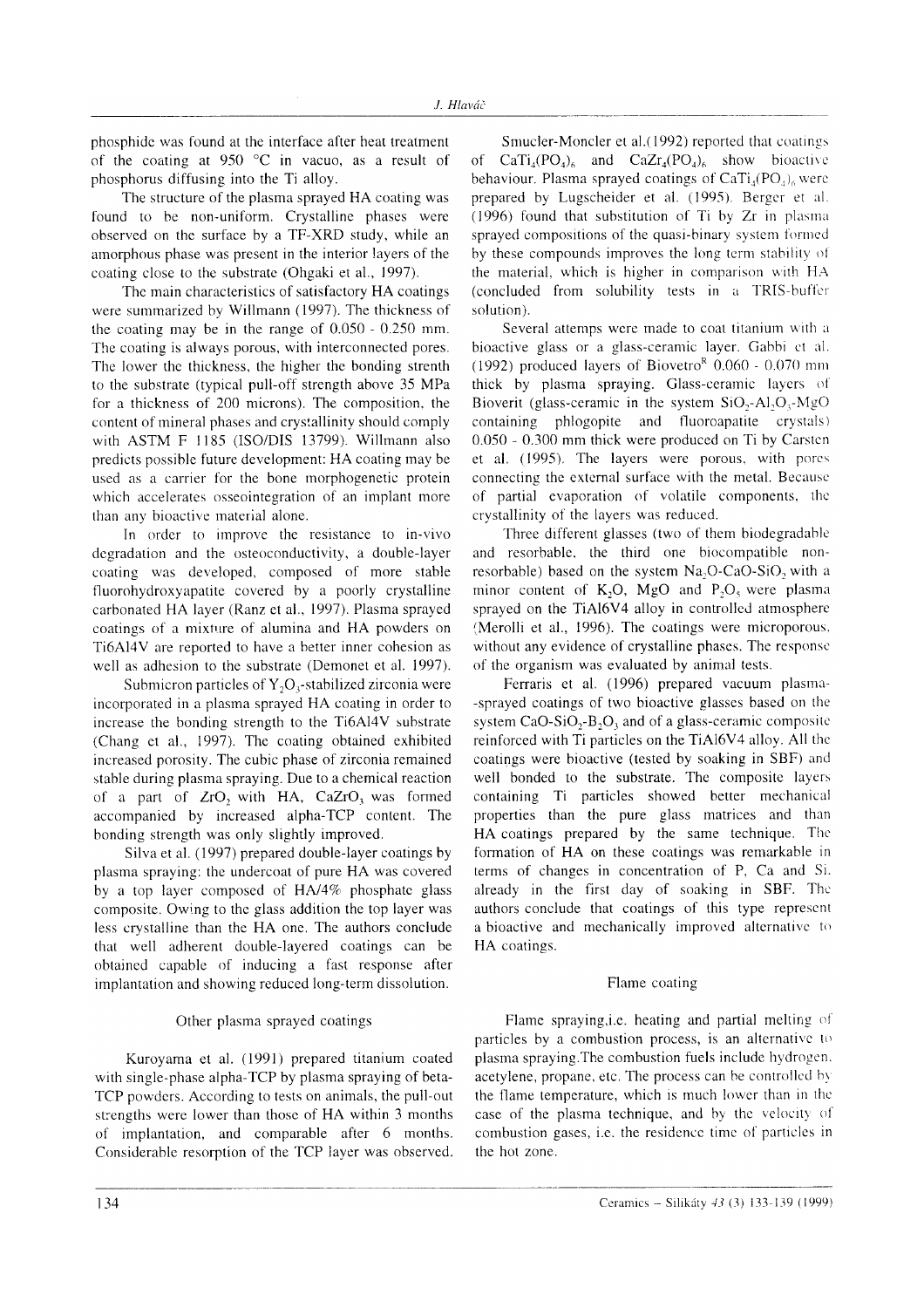High velocity oxyfuel spraying (HVOF) is a more recent development ot the thermal spraying process, with hypersonic gas velocities and combustion temperatures of above 2 800 'C (Sturgeon, 1996). Coatings of HA were prepared using HA powder with a particle size of 0.025 - 0.045 mm. Both with acetylene and hydrogen fuel, well adherent layers on titanium were formed. The only crystalline phase found in the coatings was HA accompanied by a variable amount of an amorphous phase.

A high vclocity flame spraying (HVFS) technique was reported by Oguchi et al. (1992) as a development from the late 1980s. In a more recent study, Oguchi and Hastings (1994) compared the behaviour of HA coatings on Ti, prepared by plasma spraying and by the HVFS process. The tests in vivo did not show any considerable biological differences between the two products. The same authors summarize also their earlier results obtained by in vivo and in vitro tests as follows: the layers of both plasma sprayed and HVFS hydroxyapatite showed structural characteristics of that compound, with preferential orientation of the plasma sprayed HA to the C axis. The HVFS-HA was more porous and showed microbreakage due to rapid reduction of temperature. The solubility of  $Ca^{2+}$  ions was higher for plasma-HA.

A comparison of three spraying methods markedly differing in temperaturcs and velocities was made by Knowles et al. (1995). The methods investigated were: flame spraying, plasma spraying and the HVOF technique. All three methods induced a distortion into the HA structure. Small changes were also detected on the chemical level: carbonate and hydroxyl groups were removed during the spraying process.

## MAGNETRON SPUTTERING

The radio frequency (RF) magnetron sputter process has been proposed as an alternative to thermal spraying. In principle, high-energy gas ions impinge upon a target which has been previously coated by the desired material. The atoms of the material are released and transferred from the target to a substrate. The results obtained so far were summarized by Ducheyne and McGuckin (1990). It was repeatably found that RF sputtering of HA onto <sup>a</sup> metallic substrate produces a well adherent, dense coating with a thickness of 0.001 - 0.010 mm. Some details of the technique were described by de Groot and Wolke (1995). The target consists usually of a copper disc with a plasma-sprayed HA layer. The authors conclude that magnetron sputtering is an excellent method for producing stable, dense, adherent and homogeneous Ca/P thin films on metal substrates. No grit blasting of the substrate surface is needed. The product can be obtained as either amorphous or crystalline. The thickness of about 0.010 mm of HA is considered sufficient for

incorporating the Ti implant by the generally accepted mechanism.

Hamagami et al. (1997) prepared coatings of polycrystalline HA of 0.002 mm thickness, by RF magnetron sputtering from targets of a calcium phosphate glass with a Ca/P ratio lower than 1.67. The coatings were annealed at 140 "C under high water pressure. Whereas the as- -sputtered films were amorphous, the annealed films were found to be of non-stoichiometric oxy-hydroxyapatite exhibiting HA deposition after 6 days in SBF.

# CHEMICALLY PREPARED LAYERS DENSIFIED BY SINTERING

A new method of Ti surface modification was developed a few years ago (Miyaji et al., 1994). The authors utilized an earlier finding that titania hydrogel can form bone-like apatite on its surface when soaked in SBF (Kokubo et al., 1990). Commercially pure Ti was treated with 10M NaOH aqueous solution at 60  $^{\circ}$ C. After washing and drying, the specimens were heated to 400 - 800 'C. At the most favourable temperature of 600 'C, a well adhering and mechanically stable layer was obtained consisting of amorphous sodium titanate (or titania hydrogel with adsorbed alkali), crystallizing to non-reactive  $Na<sub>2</sub>Ti<sub>5</sub>O<sub>11</sub>$  and rutile at higher temperatures. The  $600$   $°C$  layer was reactive enough to form 0.005 - 0.010 mm thick HA layer when soaked in SBF for 3 weeks. Similar behaviour was found also with KOH treatment. The authors suggest that the layers are firmly bound to the metal surface because of a compositional gradient from the outer apatite to the metal. During exposure to SBF, alkali is released from the layer into the solution and a titania hydrogel is formed. Dissolved alkali increases pH and the degree of supersaturation of the solution with respect to HA. Titania hydrogel then induces the apatite nucleation.

A similar behaviour was found for Ti-alloys whereas alloys not containing Ti did not show these properties (Miyaji et al., 1995 and Kokubo et al., 1996). The authors conclude that the compositional gradient from the outer apatite layer to the metal surface can result in a uniform gradient of stress transfer from the bone to the implant.

Adhesive strength and fracture behaviour of <sup>a</sup> deposited HA layer on alkali- and heat-treated titanium was investigated in vitro, in comparison with A-W glass- -ceramics (Kim et al., 1996). The adhesive strength of apatite to the Ti substrate was appreciably higher than to the A-W substrate. Therefore, Ti and its alloys subjected to alkali- and heat treatment are believed to bond and integrate tightly with the living bone. This conclusion was verified by in-vivo animal tests comparing the behaviour of pure non-treated Ti with alkali- and heat -treated titanium (Yan et al., 1996).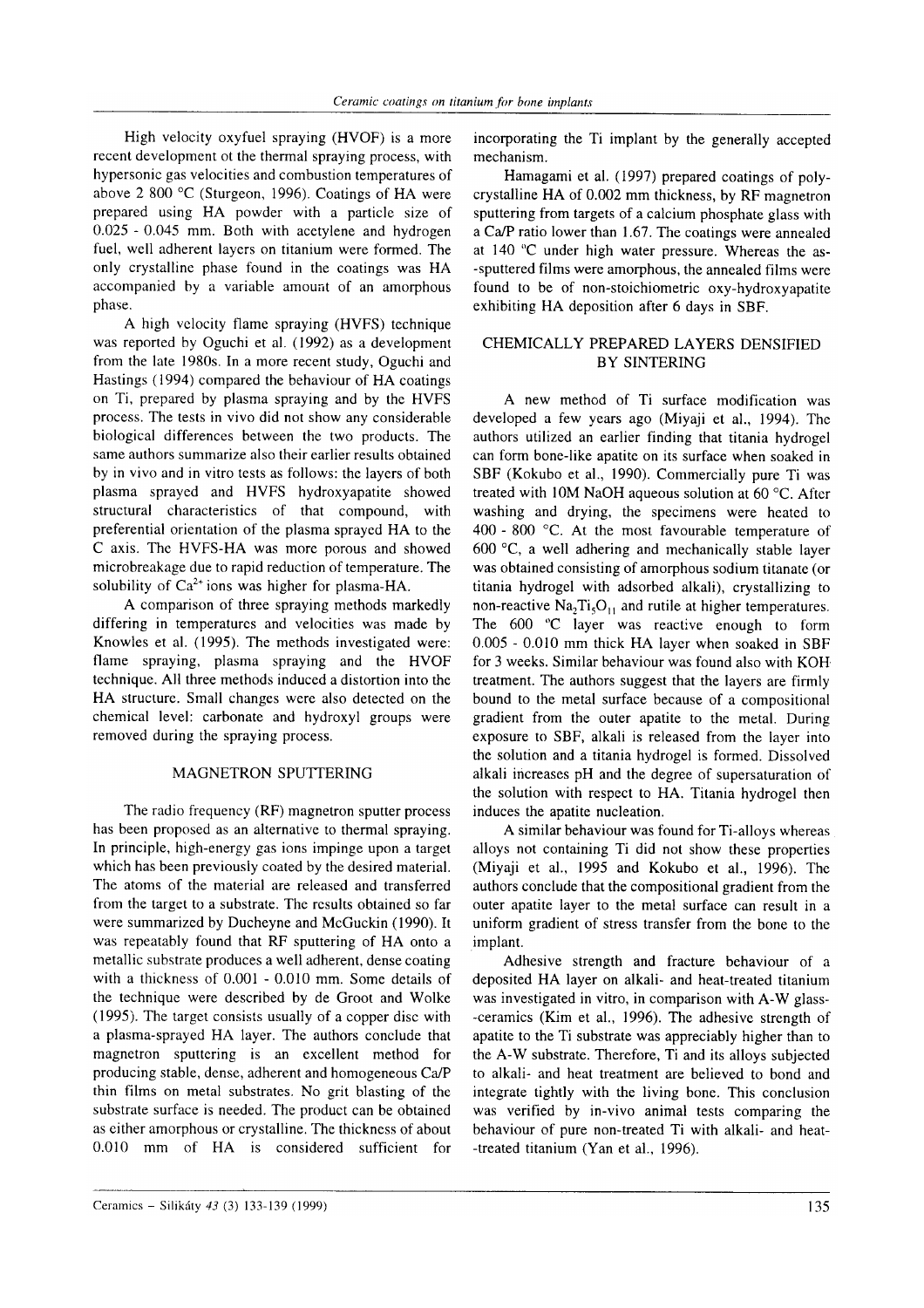The strong bonding of apatite and of the living bone to Ti metal has been attributed to a graded structure across the interface: the structure changes from HA to the metal surface via hydrated titania and TiO<sub>2</sub>, with no distinct boundary (Kim et al., 1997a). The graded structure implies a gradient of chemical composition, crystallinity and mechanical properties.

Amorphous sodium titanate laver, as formed by alkali treatment only (i.e. without heat treatment), can induce HA formation in a very short time - one day, whereas the alkali- and heat-treated layer (densified at 600 °C) showed a 3-day induction period in SBF (Kim et al., 1997b). This is still comparable with bioactive A-W glass-ceramics. The authors point out that non--densified layers are mechanically unstable, with poor adhesion to the substrate, so that they are not suitable for clinical applications.

A similar conclusion was reached by a study on the effect of heat treatment on the bone bonding ability of alkali-treated titanium (Nishiguchi et al., 1997). On the basis of in vivo tests it was concluded that alkali treatment produces an unstable surface layer which can be lost during preservation or implantation. Therefore, both alkali- and heat-treatment are considered essential for preparation of bioactive titanium in practical use.

Yan et al.(1997) performed detachement tests of Tialloy after implantation in rabbit tibiae. They concluded that an alkali- and heat-treated surface can acquire improved bone bonding ability by deposition of a thin HA layer from SBF prior to implantation.

#### **ENAMELLING TECHNIQUES**

Enamelling techniques consist of applying a raw mixture on the metal surface by dipping, spraying etc. and of successive firing in order to densify the coating and to establish a strong bond between the two materials.

The main prerequisites for successful enamelling are:

- equal or similar coefficients of thermal expansion to 1. avoid formation of stresses between coating and metal during cooling from the firing temperature,
- the capability of the two quite different materials 2. (metal and oxidic coating) to form a strong adhesive or chemical bond which can be supported by mechanical anchoring in the uneven surface of the metal.

The first demand is especially important in the case of thick coatings. The layers of traditional enamels usually have the thickness of tenths of mm, whereas advanced sol-gel methods produce thin films which can attain microns in thickness.

The literature reports on the following systems for enamelling titanium: titania, hydroxyapatite, bioactive glass or glass-ceramics and combination of glass with  $HA$ 

#### Titania coatings

Thin titania coatings were prepared via sol-gel by hydrolysis of Ti-alkoxide and by the dipping technique followed by firing at 400 - 600 °C (Li et al., 1993). The resulting layer was found to be bioactive but the adhesion to the Ti substrate was poor. Müller-Mai et al. (1994) found that a coating of titania prepared by a similar method exhibited only biocompatible, not bioactive behaviour in vivo. The thickness of the twice dipped coating was 0.002 mm after firing at 600 °C.

#### Hydroxyapatite coatings

It should be noted that quite a large difference between the coefficients of thermal expansion between Ti and HA (87 and  $133x10^7 K^4$  respectively) can produce stresses at the interface with a negative effect on the adhesion of the layer, in particular in the case of thick coatings.

Coatings of HA about 20 microns thick were deposited electrophoretically on Ti-alloy discs and sintered at 930 °C in vacuo (Radin, 1992, see also Ducheyne, 1990). The resulting phases were oxyapatite and TCP. In earlier experiments, a well adhering Ti-P compound was found at the coating-metal interface which could not be identified from recorded diffraction patterns (Ducheyne et al., 1986).

Li et al. (1996) prepared hydroxyapatite coatings on titanium rods by the dipping method using a HA-sol. Microcrystals of HA were synthetized by neutralization of calcium hydroxide suspension with phosphoric acid solution. The crystals were dispersed in distilled water or physiological saline solution. The thickness of the layer. after several dipping cycles, ranged from 0.010 to 0.200 mm. Microcrystals of HA quickly induce new bone formation and disappear by resorption. However, the bonding strength between HA layer and Ti was very poor.

Deptula et al. (1996) reported preparation of HA coatings on Ti by a water extraction variant of the sol-gel process modified by addition of ascorbic acid to calcium acetate and phosphoric acid solutions. The substrate was immersed in the sol and withdrawn at a constant speed. Only sols containing ascorbic acid formed homogeneous films on the substrate as a result of improved wetting. After gelling at room temperature, sintering of the coating was performed at 900 °C, resulting in the formation of HA according to electron probe and X-ray analyses. The coatings were uniform, adherent and mechanically resistant. The thickness of the coatings formed by a single dipping was several tenths of microns.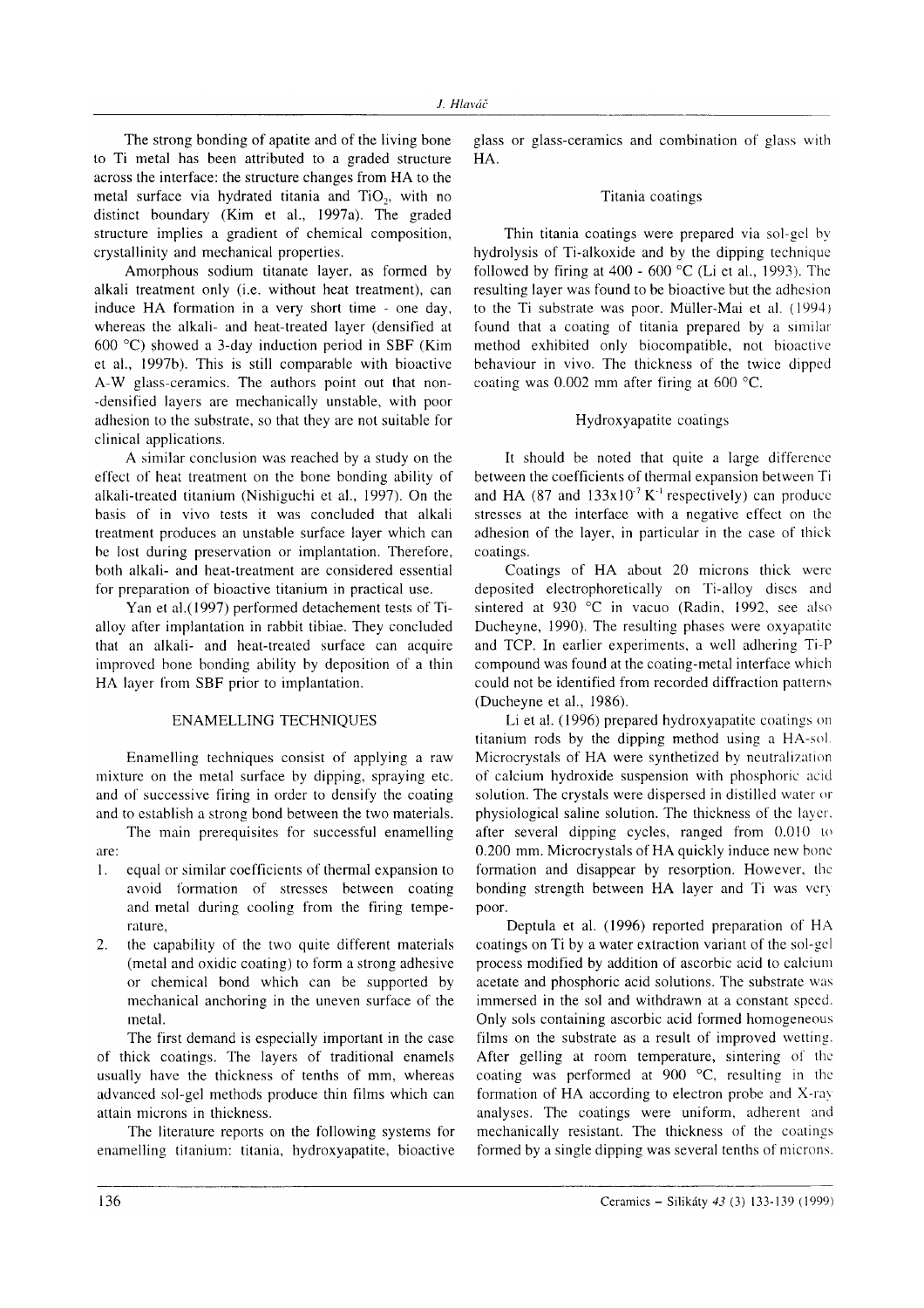Mizushima et al. (1996) investigated application of HA coatings using calcium nitrate, ammonium hydrogen phosphate and EDTA chelating agent as starting materials. EDTA-derived solutions were very viscous and behaved like a Newtonian liquid up to high concentrations. By drying, the viscous solution.turned into a transparent gel free from cracks and precipitates. Coating was carried out by dipping using Ti metal substrates. After drying, densified coatings were obtained by firing at 800  $\degree$ C in Ar. The gel crystallized into a single-phase HA without any other phases. Vickers indentation tests did not result in peeling off. The densification temperature of 800  $\degree$ C was by 200  $\degree$ C lower than that of the conventional alkoxide method and the development oť microcracks during drying and firing was considerably prevented, presumably due to the fine and dense structure resulting from rheological characteristics of the coating solutions.

About 0.001 mm thin films of HA on Ti can be obtained by coating with solutions containing organo--metallic compounds, followed by heating at 650 - 1050 °C (Zhou et al., 1996). The product contained HA and TCP. The pcrcentage of HA, as well as the crystallinity and average particle size, increased with increasing temperature.

For the first step of enamelling techniques, i.e. application of HA onto the metal substrate, also direct crystallization oÍ.HA from a supersaturated solution can be considered.

Thin films oť HA fine crystals (0.0l0 . 0.020 mm thickness) can be deposited on iron or titanium plates by a prccipitation technique using hydrothermal reaction in Ca(EDTA), - NaH<sub>2</sub>PO<sub>4</sub> solutions at 150 - 250 °C (Fujishiro et al. 1995, 1996).

#### Bioactive glass coatings

The first attemps to provide Ti with a bioactive glass layer were carried out by dipping the Ti-alloy implants in molten Bioglass<sup>R</sup>. The technique was elaborated by Hench and Buscemi (1979). In vivo bone-bonding study of Bioglass<sup>R</sup>-coated Ti-alloy implants was performed by West (1990). Precoating of implants was made by boric acid in a reducing flame to minimize the effect of the reaction between Ti and glass which produces bubbles weakening the glass-to-metal bond. Precoating results in the ťormation of TiBo. glass. Implants coated with glass and with plasrna sprayed HA were tested in dog femurs. The push-out strength of Bioglass<sup>R</sup>-coated samples was slightly lower than that of HA-coated samples. The failure of Bioglass<sup>R</sup>-coated implants occurred at the glass-metal interface. Solid implants of  $Bioglass<sup>R</sup>$  showed slightly highcr strengths than both groups of coated samples.

Kim and Kwon (1997) reported the preparation of titanium coated with bioactive glass using a double coating method. Two glasses were prepared by melting at 1500 °C containing 55 and 50 wt.% of  $SiO<sub>2</sub>$ . After pulverizing, the powder was dispersed in acetone and applied to the metal by spraying at room temperature. The first glass was used for the ground coat and fired at 1150 - 1300 °C in Ar. A thin layer of Ti.Si, was formed at the interface which enabled adhesion of the coating. Wollastonite and fluoroapatite were found in cooled samples after firing. The cover coat made of the second glass was fired at 750 - 900 "C. The formation of HA in SBF was observed only on the cover coats fired under 800 °C.

Bioactive composite coatings on Ti-alloy werc reported by Wu and Sun (1995). The coating was prepared using a mixture of bioactive glass and glassceramic powders and densified by firing. Enhancement of the adhesion strength was observed after 24 - 40 weeks of implantation.

In an earlier work, in connection with slip-cast coating of HA on porous stainless steel, also enamelling with bioglass was mentioned which altered the bioglass composition in a detrimental way (Ducheyne et al., l 980).

### Glass-ceramic coatings

Takatsuka et al. (1992) reported an attempt to coat Ti-alloy with a modificd apatirc-wollasronitc bioacrive glass-ceramic layer. The mother glass powder mixed with an acrylic binder was applied onto the metal surface and sintered at 950 °C in vacuo, after presintering at 400 °C to eliminate the binder. On the average, the layers were 0.075 mm thick. The shear strentgh between the coating and the metal substrate was 200 MPa. Thc bioactivity was examined by implantation into rabbit tibiac. Thc bone bonding strength was significantly highcr than that of HA after 3 - 4 weeks and it was maintained at least up to 25 weeks.

A multicomponent phosphate glass prccursor was prepared by a sol-gel method and filled with TiO, and  $Al_2O_3$  (Deffontaines et al., 1992). After spreading on the Ti-alloy surface, the samples were sintered in Ar at 900 $\degree$ C. The need of adjustment of thermal expansion and creation of chemical interface is mentioned in connection with alpha-beta transition in TiAl6V4 alloy at 975  $\degree$ C and with Ti-oxygen reactivity. The system allowed thermal expansion of the coating to be adjusted. A complex chemical bonding was achieved at thc interface.

A coating based on a glass-ceramic material oť thc system  $P_2O_5$ -Al<sub>2</sub>O<sub>3</sub>-CaO-Na<sub>2</sub>O-F was reported by Frigge et al. (1994). Mother glass powder was mixed with isopropanol, brought onto the metal surface and sintered at 700 $\degree$ C in an oxidizing atmosphere which produces a Ti and oxygen rich layer at the interface. The oxidized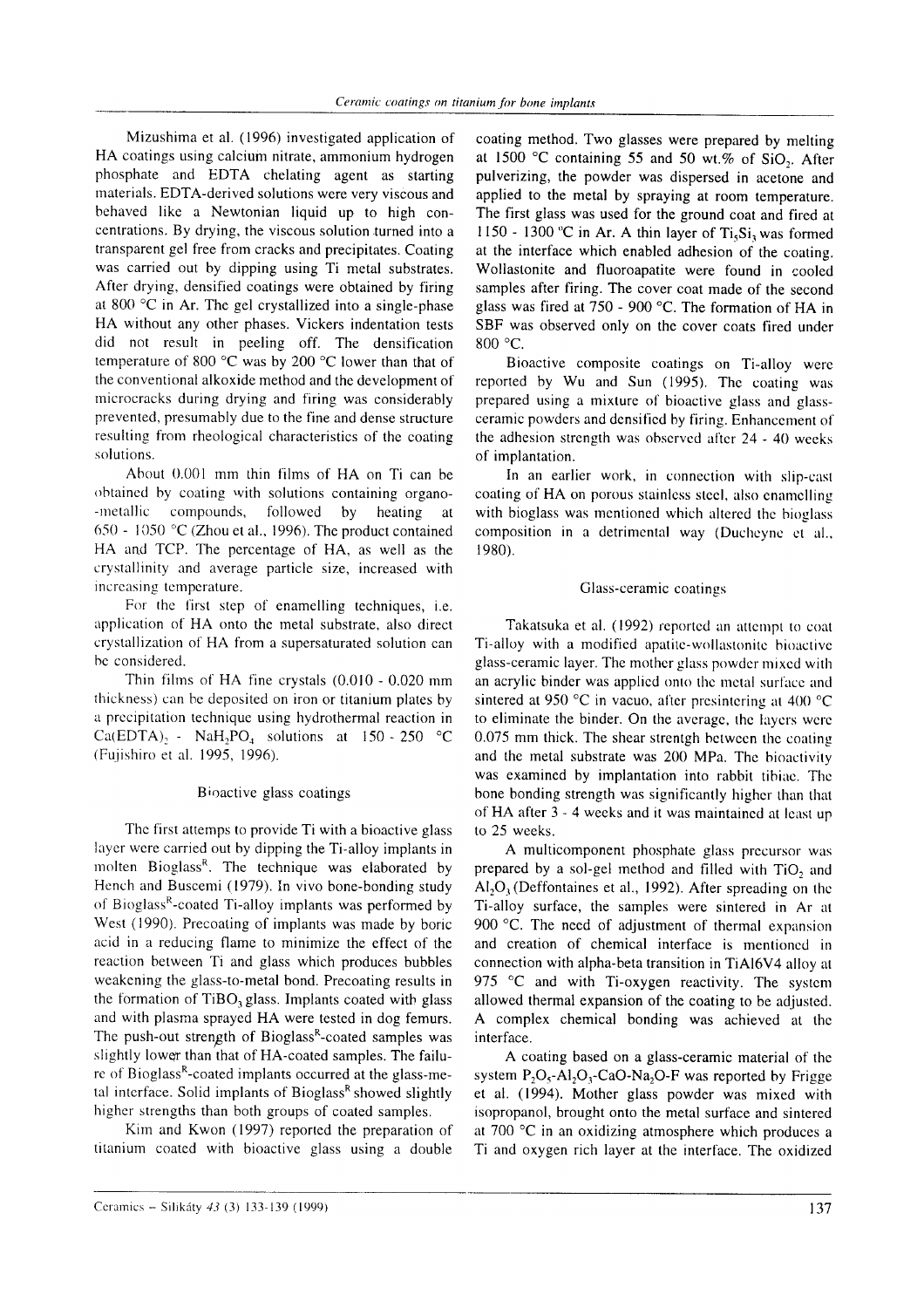layer brought about good adhesion whereas heat treatment in vacuo resulted in a weak bond between metal and coating.

The difference in expansion coefficients of Ti  $(87 \times 10^7)$  and A-W glass-ceramics  $(107 \times 10^7)$  was dealt with by Zhu and Huang (1996). A transition layer of a boron-aluminosilicate phosphate glass (exp. coeff. 77 x  $10<sup>7</sup>$ ) was applied as a ground-coat and sintered at <sup>900</sup>'C under controlled atmosphere. Oxyapatite and <sup>a</sup> small proportion of wollastonite were the main phases in the coating with a thickness of 0.015 mm and 20-30  $\%$ porosity. A firm and dense TiO, layer was found between the coating and substrate which is assumed to improve the adhesive strength of the coating.

#### Composite coatings

Maruno et al. (1992) developed a coating consisting of HA-containing glass, suitable for Ti as well as for Ti-alloys. The concentration of HA in the coating gradually increased towards the surface. The slips prepared as a mixture of an alumina-borosilicate glass and of HA powders were applied onto the metal surface and fired at 800 - 900 "C. By repeating the coating procedure, layers 0.050 - 0. 150 mm in thickness were produced. Finally, the surface was etched by a solution of HF and HNO., to remove the surface layer of glass surrounding the HA particles which thus became directly accessible to the body fluid. It was found that the coating had good adhesion to the substrate and that a strong bond between the coating and substrate was preserved after 3l months of implantation (see also Maruno et al., 1994).

A modified HA-glass coating was developed later under the name Cullet method (Yamada et al., 1996). The powders of HA and of a borosilicate glass were mixed and presintered at 900 "C. After pulverization, the powders obtained were used for coating in the same manner as in the former method. The Cullet method resulted in an superior strength and stability of HA-glass layers due to elimination of large voids and pores. The implants were well integrated into dog femora. The bonding strength of the implant to the bone was increased, in the early stage of implantation, by electrochemical deposition of a calcium phosphate layer covering the HA-glass coating.

Coatings of a similar nature were reported by Wang and Li (1995). A boron-aluminosilicate glass was used as ground coat on Ti-alloy. The overcoat consisted of 3 layers prepared from the matrix glass mixed with 30 - 70 % of HA powder. The content of HA increased towards the surface. The application methods used were spraying, dipping and brushing. Firing of the coating was performed at 900 - 950 "C. Finally, the surface was treated with an acid solution to promote bioactivity by uncovered HA particles. Strong adherence to the bone

was achived after 1 - 3 months of implantation into dog leg bone, 3 times as high as for the coating oť plasrna sprayed HA.

## **CONCLUSION**

Among surface treatments and modifications of titanium for bone implants, plasma spraying of hydroxyapatite is the most common method used commercially. However, some disadvantages or week points of this method initiated continuing efforts to offer some other alternatives, more suitable at least in special cases. Over the last years, considerable attention has been paid to chemical treatment of Ti by NaOH solution followed by densification of the sodium titanate layer at high temperature. There are still some questions connected with this method to be clarified. Many attemps have been made to provide titanium with a bioactive coating based on glass or glass-ceramics by enamelling techniques. More detailed studies are needed concerning adjustments of expansion coefficients, metal surface treatment prior to enamelling and methods of achieving sufficient adhesive strength at the metal-coating interface.

### Ackowledgement

This work was supported by the Grant Agency of the Czech Republic, Project No. I 06/97/0980.

#### References (alphabetical list of citations)

- l. Chang E. , Chang W.J., Wang B.C., Yang C.Y.: J. Mater. Sci., Mater. Med. 8, 193 (1997).
- 2. Deffontaines B., Vast P., Duquet P.: Bioceramics  $5, 275$  $(1992)$ .
- 3. Deffontaines B., Vast P., Descamps P., Cambier F.. Duquet B.: Bioceramics 5,283 (1992).
- 4. Demonet N., Benaben P., Aurelle J.L., Forest B., Rieu J.: Bioceramics 10, 275 (1997).
- 5. Deptula A., Lada W., Olczak T., LeGeros R.Z., LeGeros J.P.: Bioceramics 9,313-3 l6 (1996).
- 6. Ducheyne P., Hench L.L., Kagan A., Martens M., Bursens A., Mulier J.C.: J. Biomed. Mater. 14.225  $(1980).$
- '1 . Ducheyne P., Van Raemdonck W., Heughebaert i.C., Heughebaert M.: Biomaterials 7, 97 (1986).
- 8. Ducheyne P., Radin S., Heughebaert M., Heughebaert J.C: Biomaterials 11,244 (1990).
- 9. Ducheyne P., McGuckin J.F. in: Handbook of Bioactive Ceramics, Vol. II. Ed. T. Yamamuro et al., CRC Press 1990, p. l8l.
- 10. Ferraris M., Rabajoli P., Paracchini L., Brossa F.: J. Arn. Ceram.Soc. 79, 1515 (1996).
- <sup>l</sup>l. Frigge M., Grahl A., Dábritz S., Hauffe W., Vólksch C': Clastech.Ber.-Gl.Sci.Tech. 67C, 396 (1994).
- 12. Fujishiro Y., Sato T., Okuwaki A.: J. Mater. Sci.. Mater. Med. 6, 172 (1995).